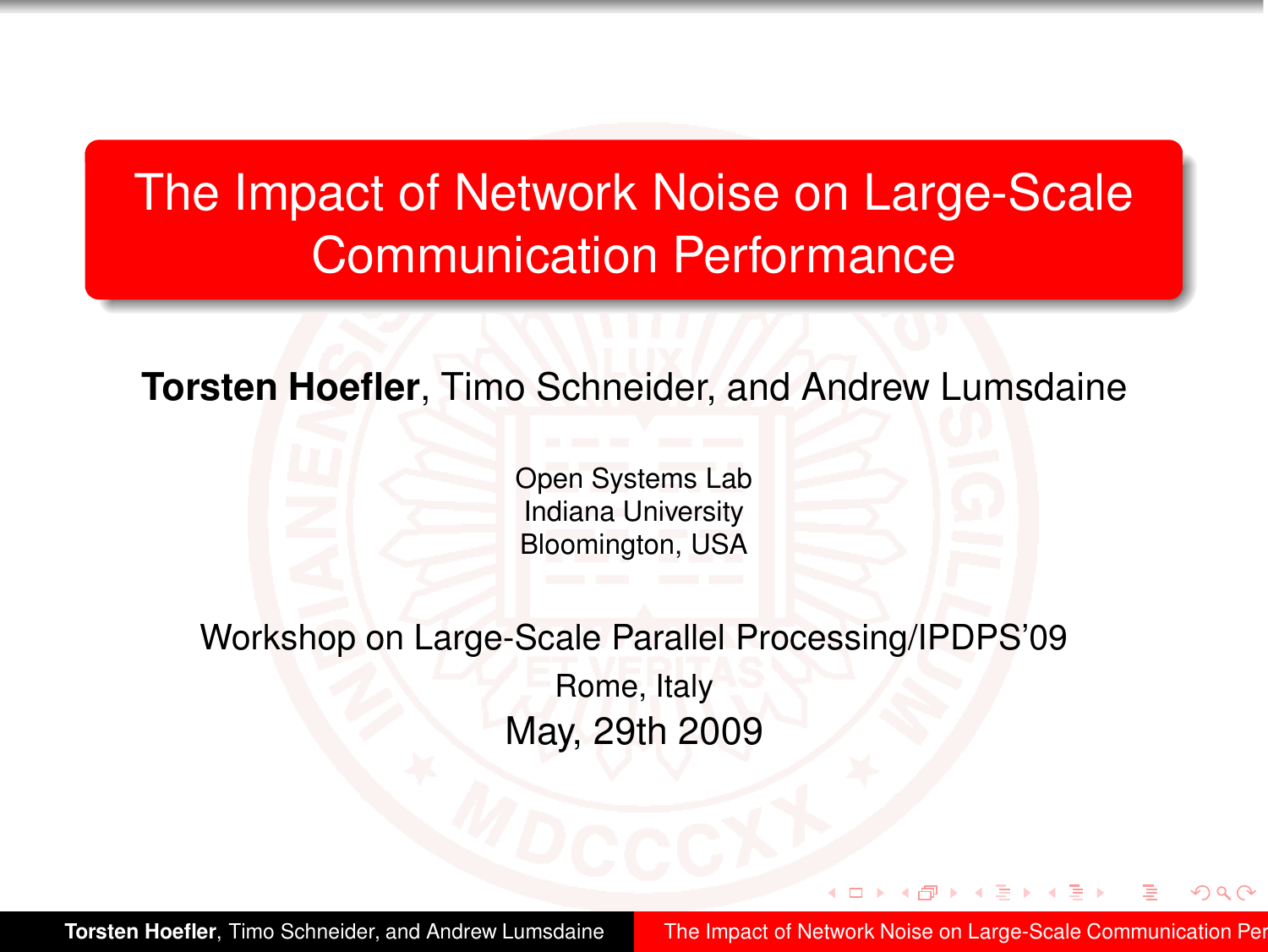## **Motivation**

- **o** operating system noise is a known phenomenon
- $\bullet$  local interruptions by daemons, interrupts, ...
- not problematic (<2%) for serial applications
- noise propagation is problematic
- **•** can lower application performance significantly
- pure system issues, often "simple" to solve



**Torsten Hoefler**, Timo Schneider, and Andrew Lumsdaine The Impact of Network Noise on Large-Scale Communication Per

つくい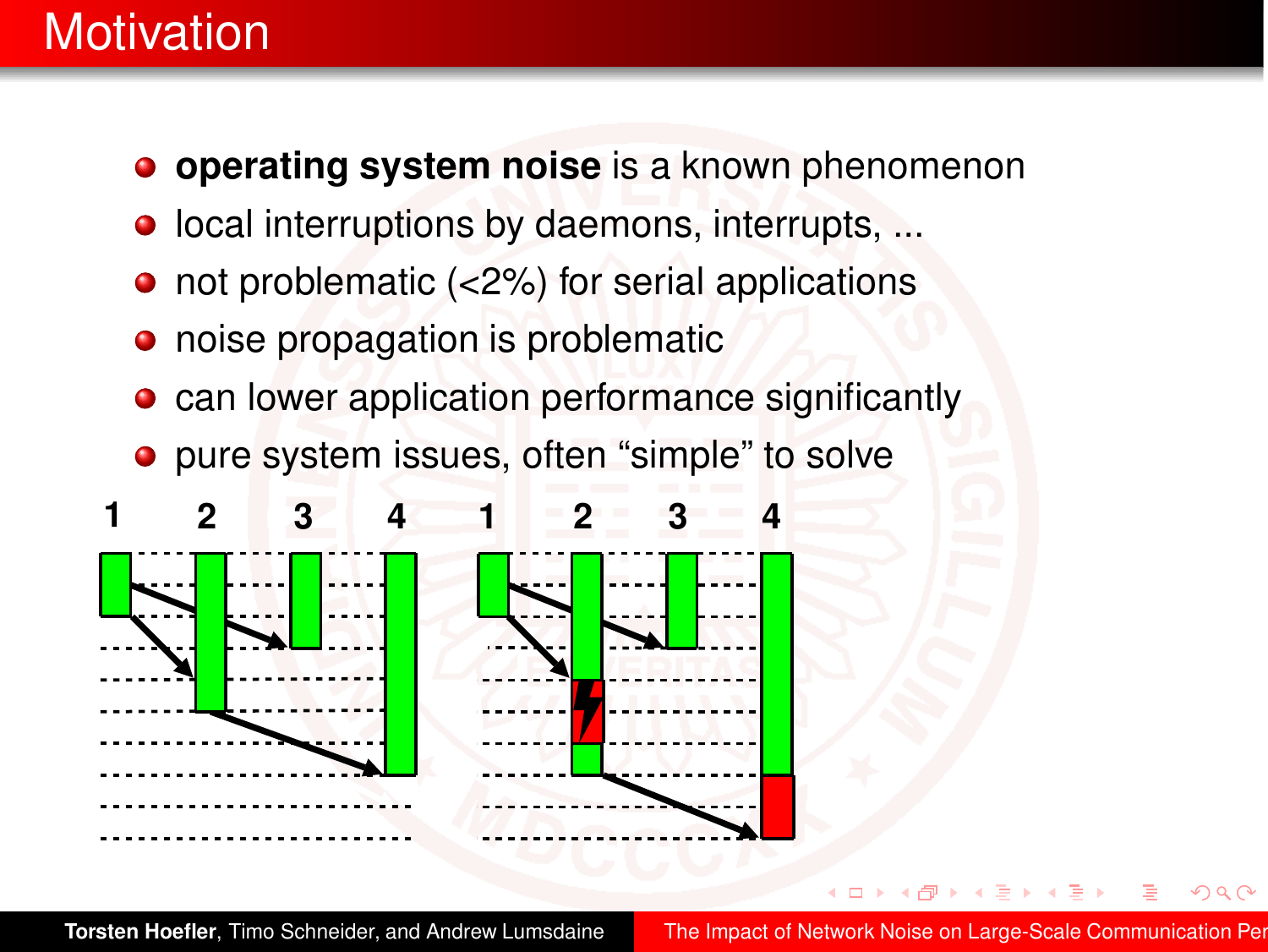# **Motivation**

- $\bullet$  effects in the network can cause similar behavior
- ⇒ **network noise** (net noise)
- management, filesystem, other application, ... traffic
- such congestion causes delays
- delays optimized communication patterns (collectives)
- propagation can lead to delays
- applications interfering with themselves is **not** net noise!



**Torsten Hoefler**, Timo Schneider, and Andrew Lumsdaine The Impact of Network Noise on Large-Scale Communication Per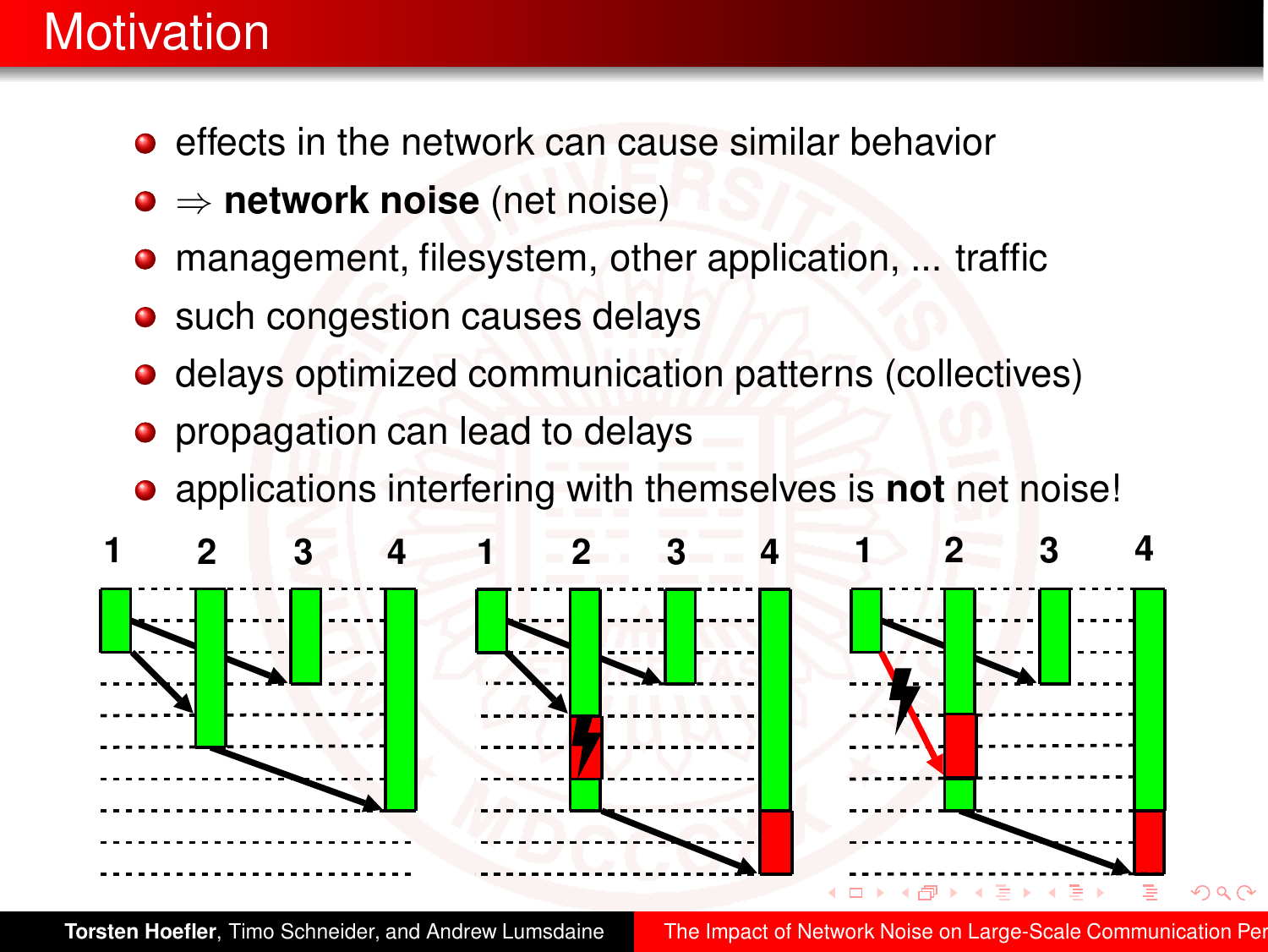- OS noise is modelled with statistical or signal processing methods
- **o** network noise depends on:
	- **•** topology and routing
	- **o** network technology, buffer policies, sizes etc.
	- number of PEs per endpoint (multicore)
	- communication pattern of all endpoints  $\bullet$
- $\bullet \Rightarrow$  not as easy to model
- approach: benchmark + simulation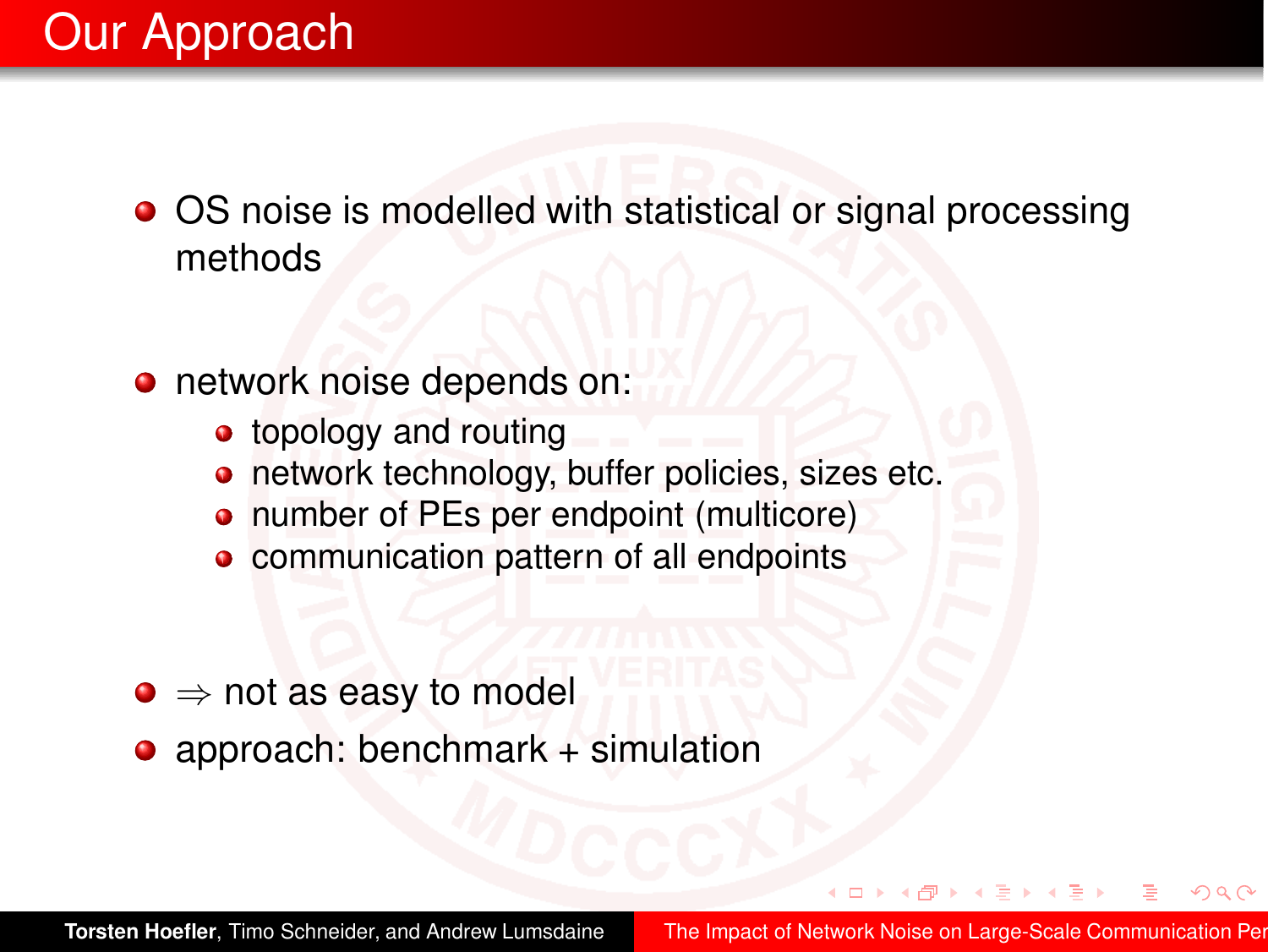- complex topologies
	- network noise can easily be avoided in tori/hypercubes
	- (make sure all allocations are convex sets)
	- other topologies (fat tree, Kautz) are not as simple
	- we focus on fat trees
- **•** random application/application interaction
	- **o** most common
	- also models random filesystem traffic
- collective communication patterns (including stencil) **o** most common in HPC scenarios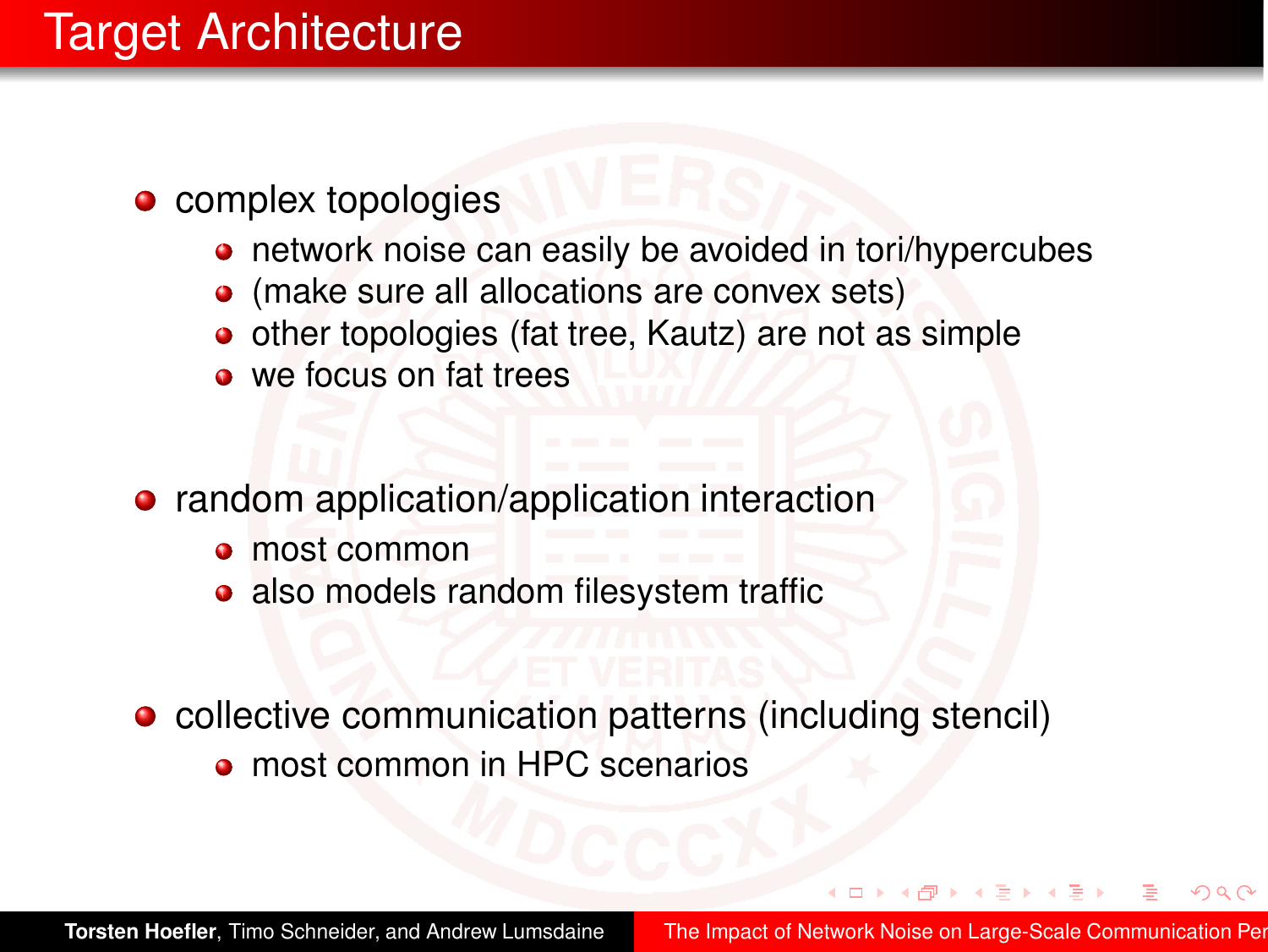## Benchmark Method



**Torsten Hoefler**, Timo Schneider, and Andrew Lumsdaine The Impact of Network Noise on Large-Scale Communication Per

<span id="page-5-0"></span>イロト イ押ト イヨト イヨト

э

 $QQ$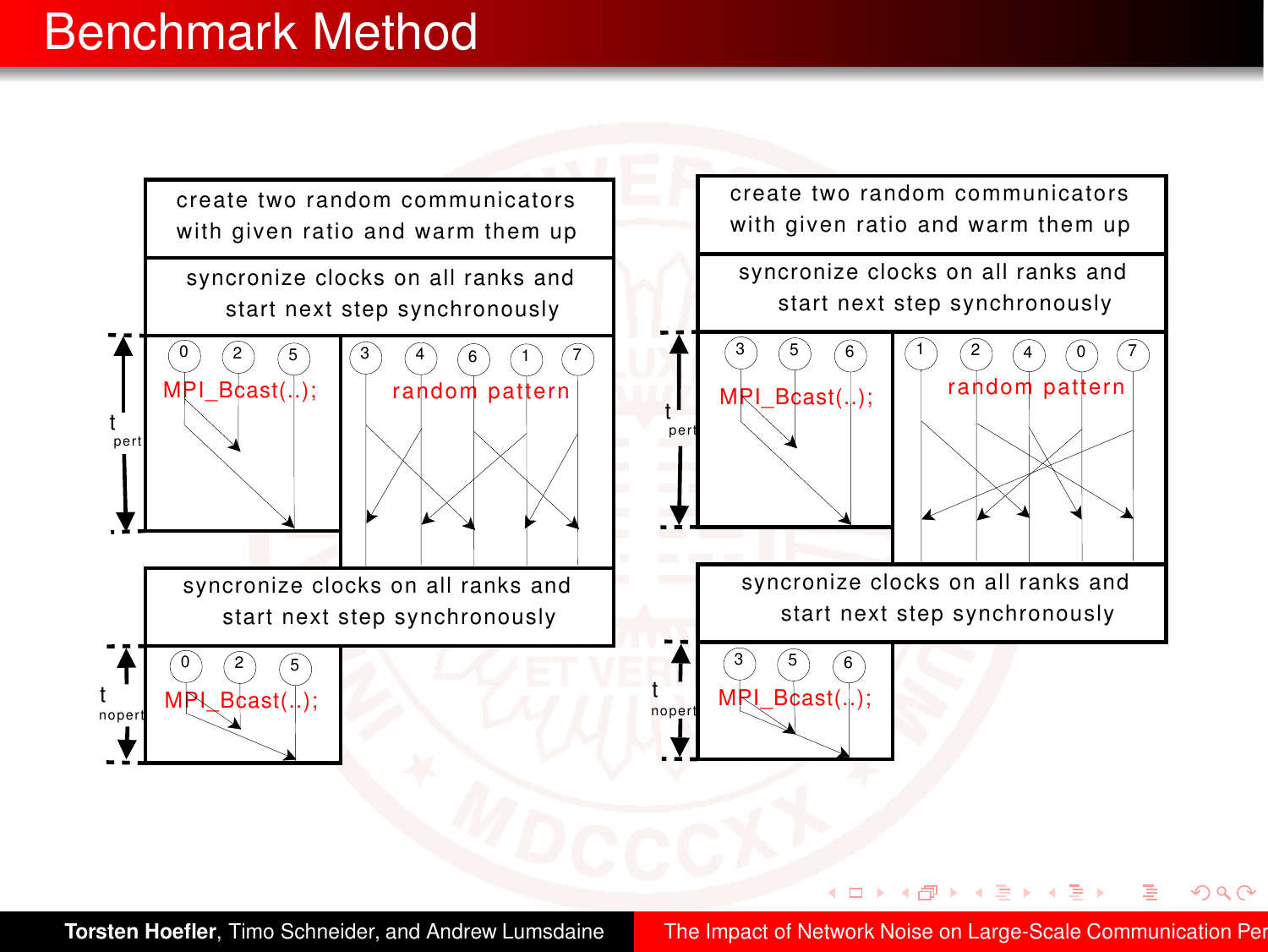## Benchmark Results



**Torsten Hoefler**, Timo Schneider, and Andrew Lumsdaine The Impact of Network Noise on Large-Scale Communication Per

<span id="page-6-0"></span> $Q$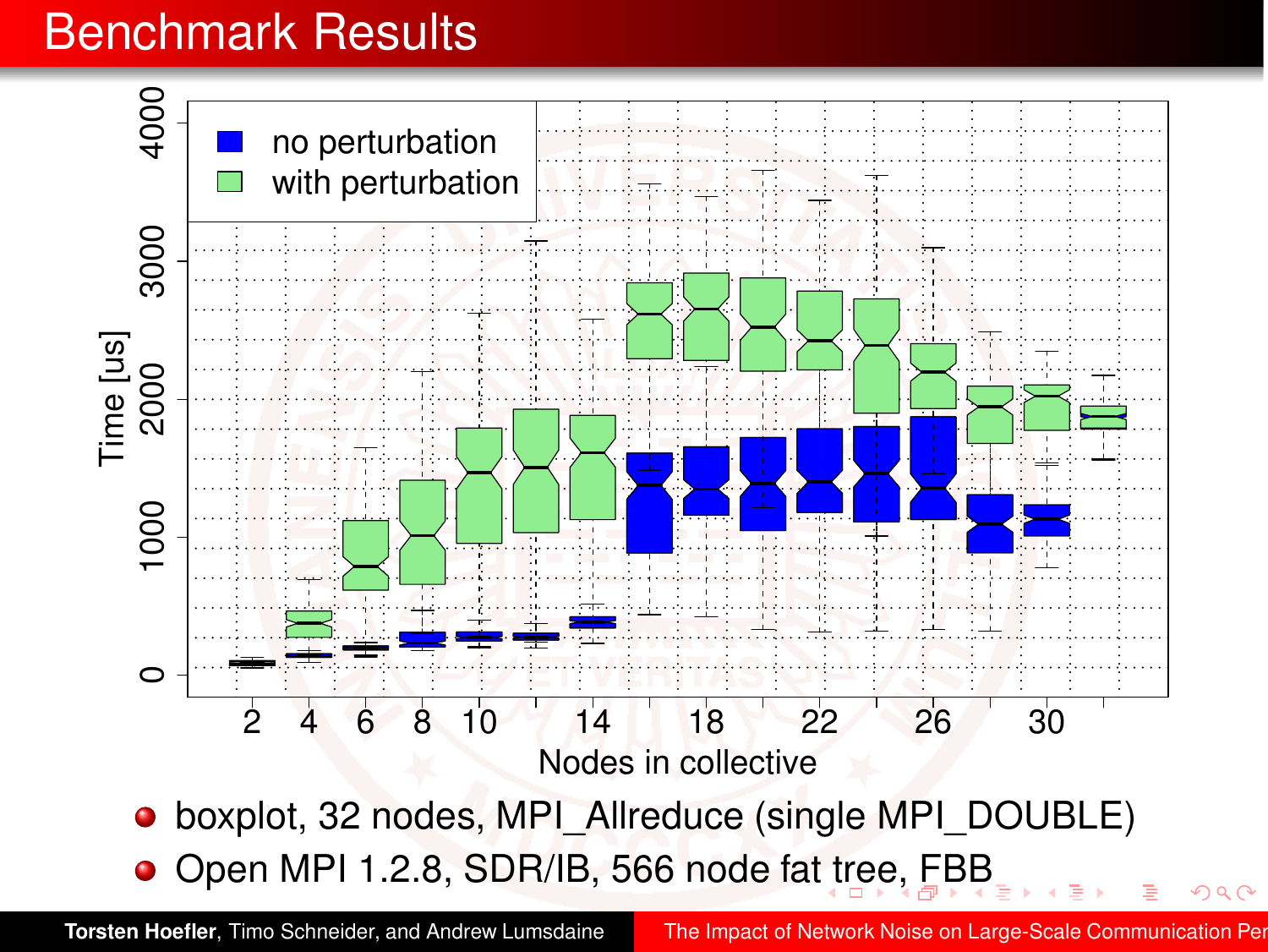## Benchmark Results



- **o** different collectives, 128 measurements, average plotted
- very high variance (only 128 samples, background load)

<span id="page-7-0"></span>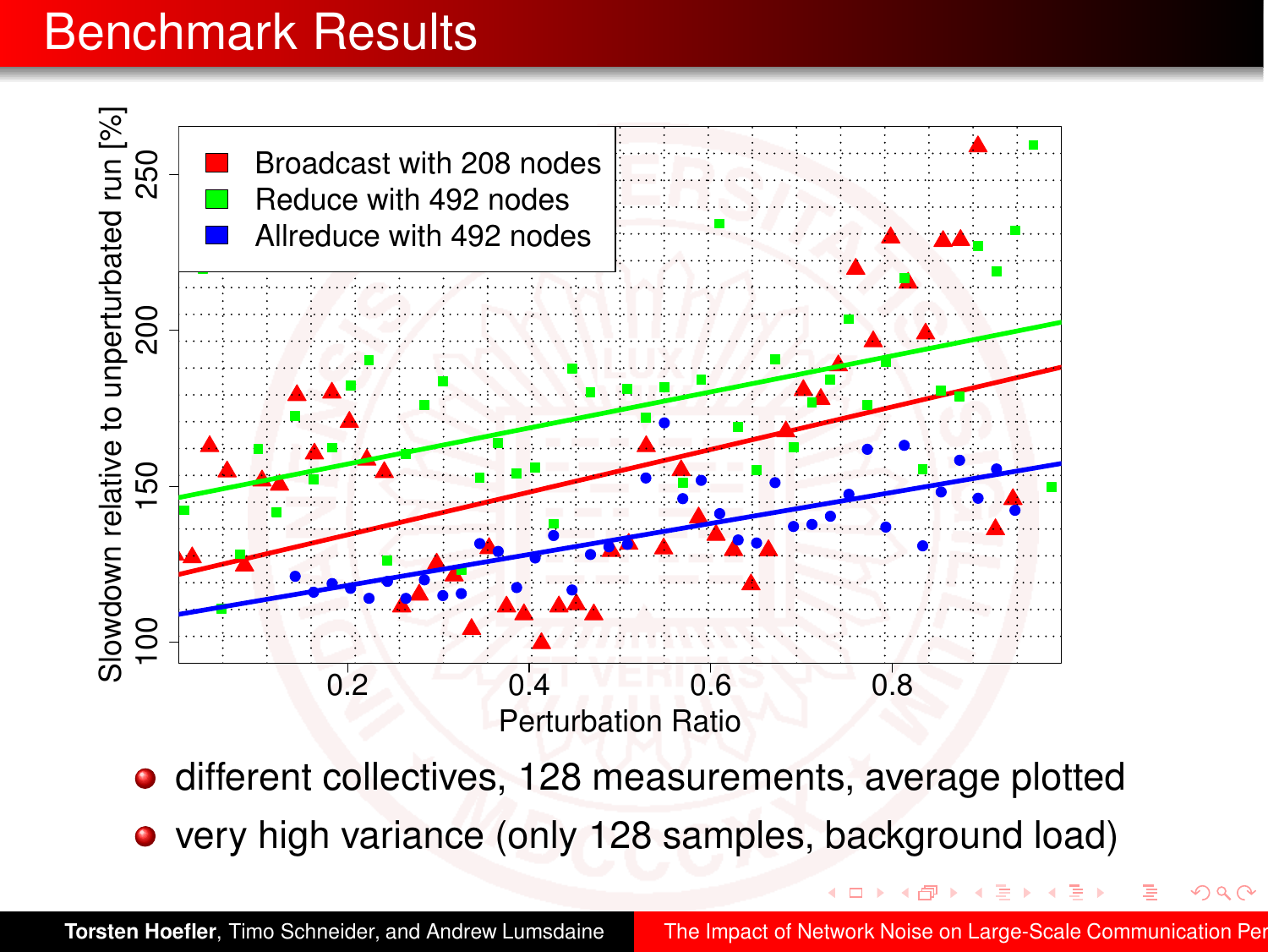## Benchmark Results



**•** slowdown with increasing communicator size

 $\leftarrow$   $\Box$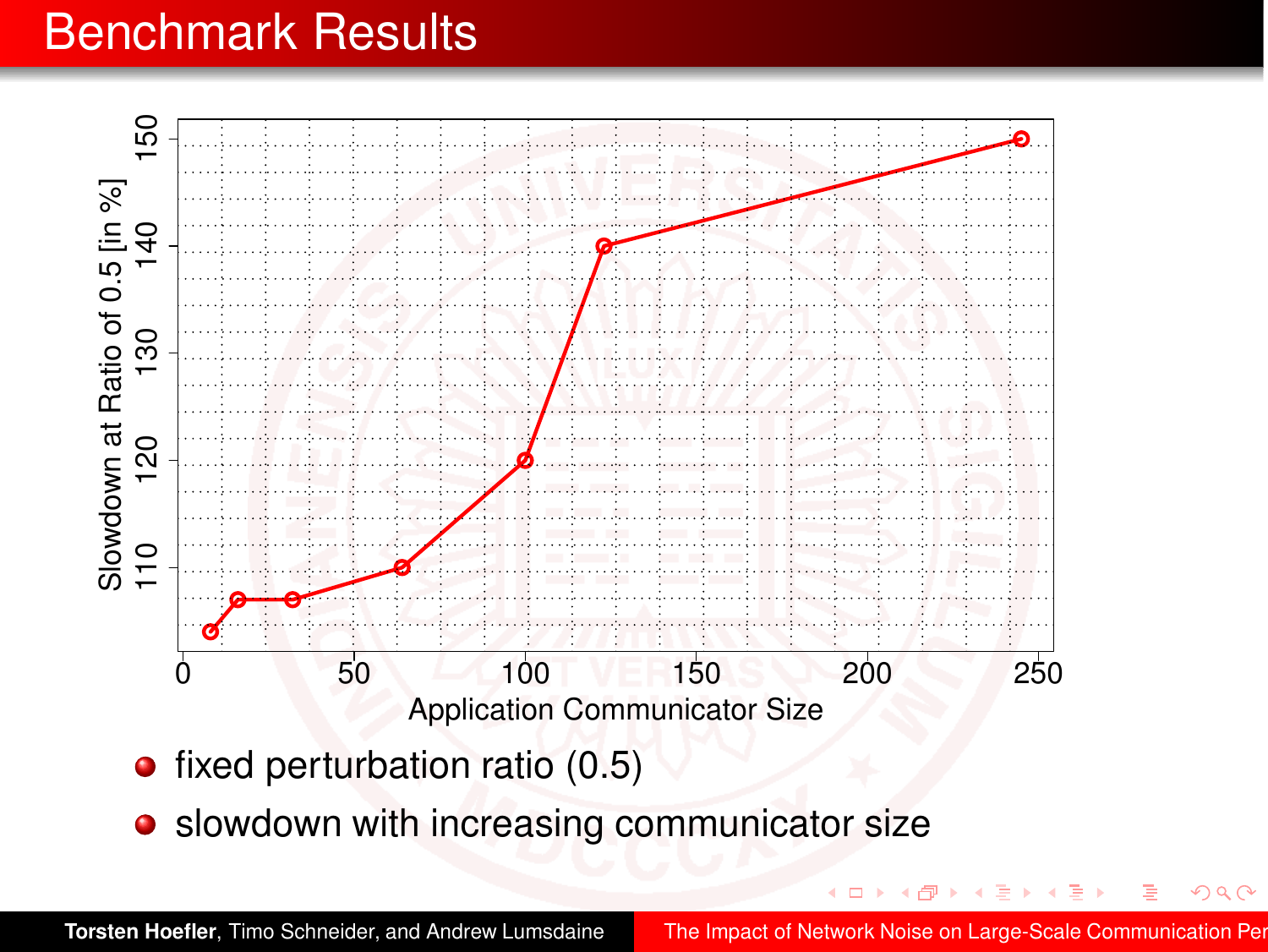# Simulation Methodology

- needs to consider topology and routing
- use IB as a model
- **o** simple linear congestion model
- we model collective operations as a set of dependencies
- (collective) level-wise simulation

**Torsten Hoefler**, Timo Schneider, and Andrew Lumsdaine The Impact of Network Noise on Large-Scale Communication Per

1

3

7

2

5 (6) (4

つくい

 $\overline{0}$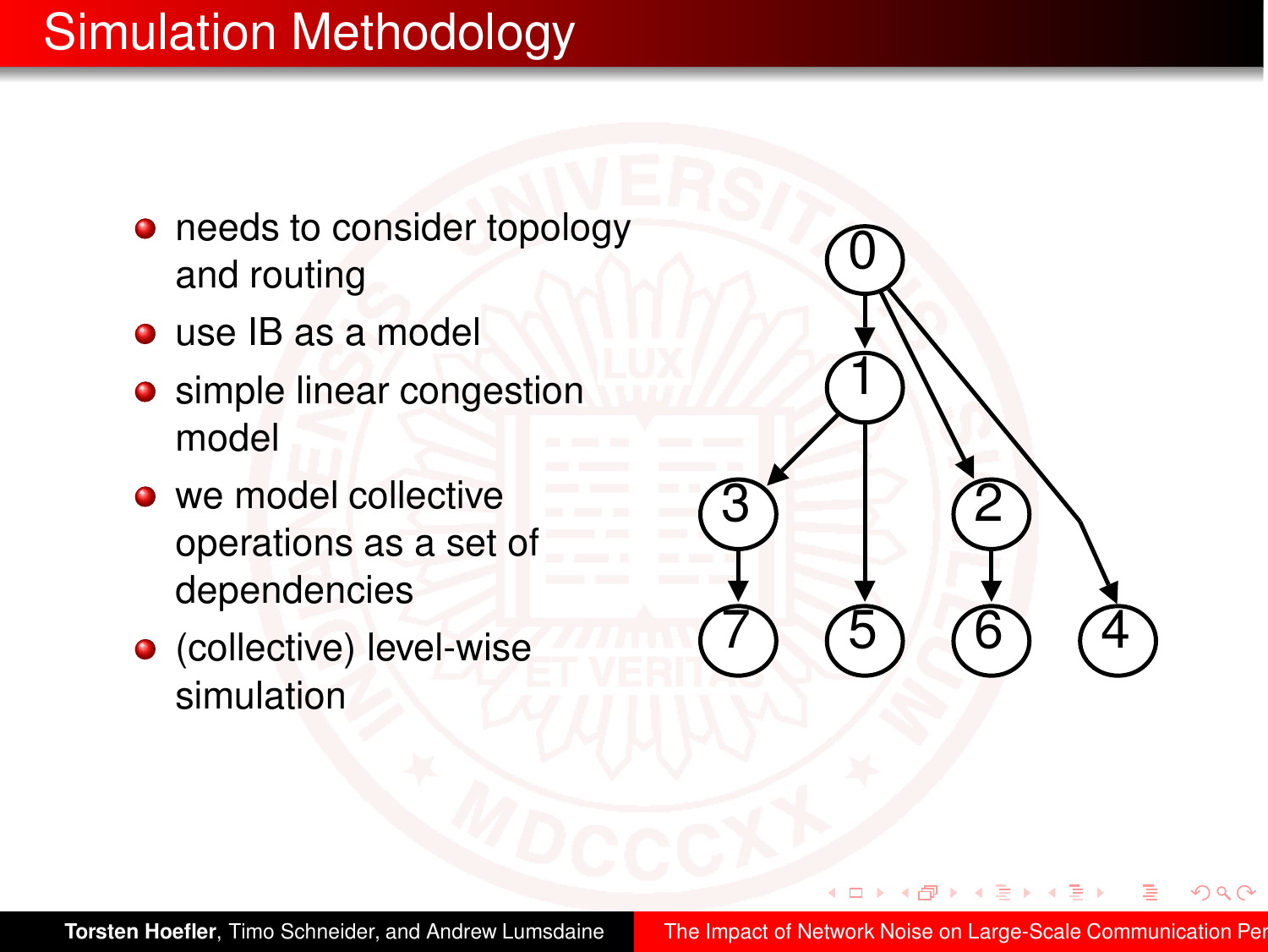# Simulation Methodology

- route every logical link through the network
- record congestion on edges



- annotate collective graph with maximum path congestion
- longest path from any root node is reported

 $2Q$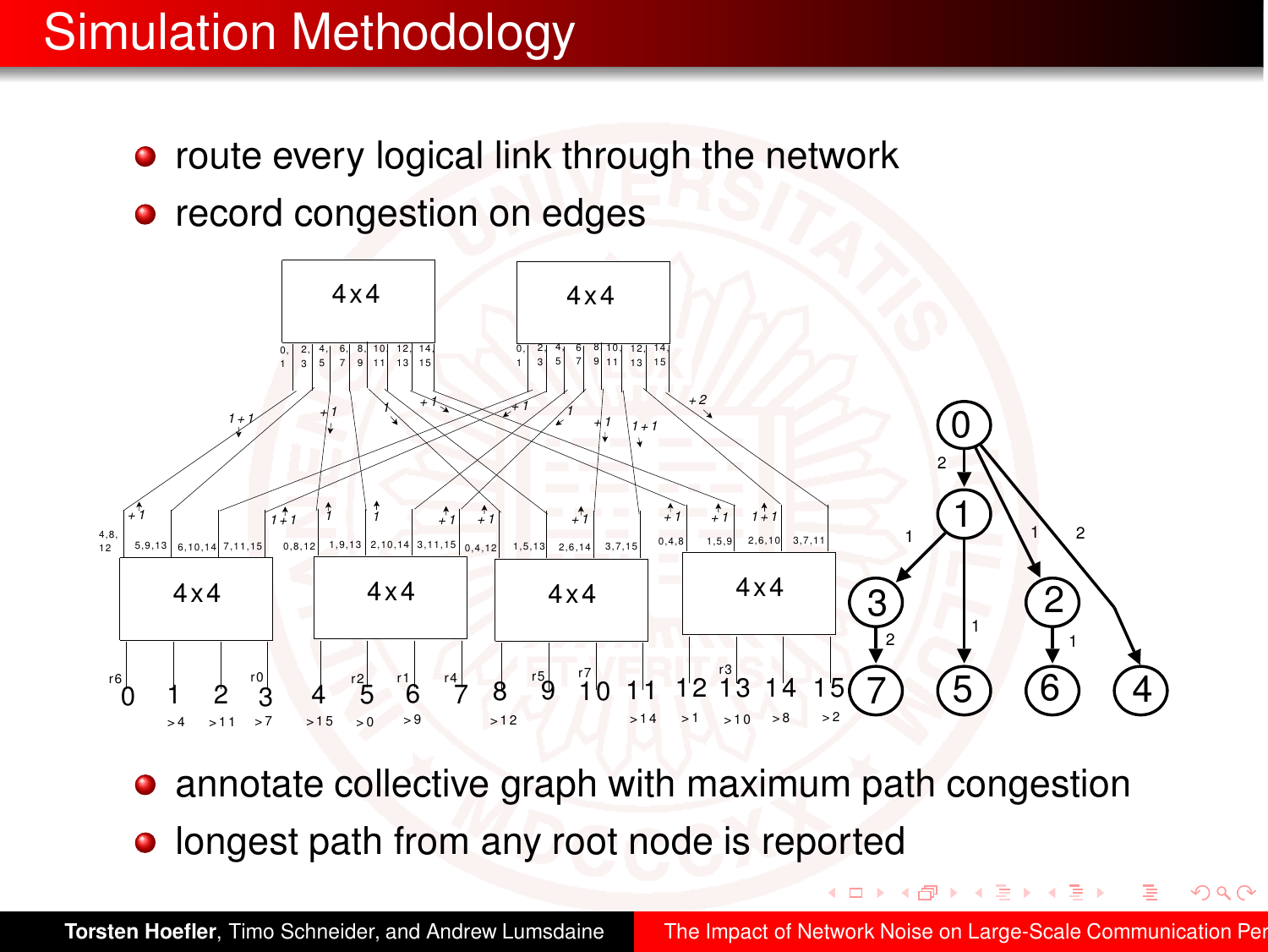- real-world system inputs (IB network maps)
- Odin @ IU (128 nodes, FBB fat tree)
- CHiC @ TUC (566 nodes, FBB fat tree)
- Atlas @ LLNL (1142 nodes, FBB fat tree)
- Ranger @ TACC (3908 nodes, FBB fat tree)
- TBird @ SNL (4391 nodes, 1/2 BB fat tree)
- <span id="page-11-0"></span> $\bullet \Rightarrow$  your system? Please give us the maps!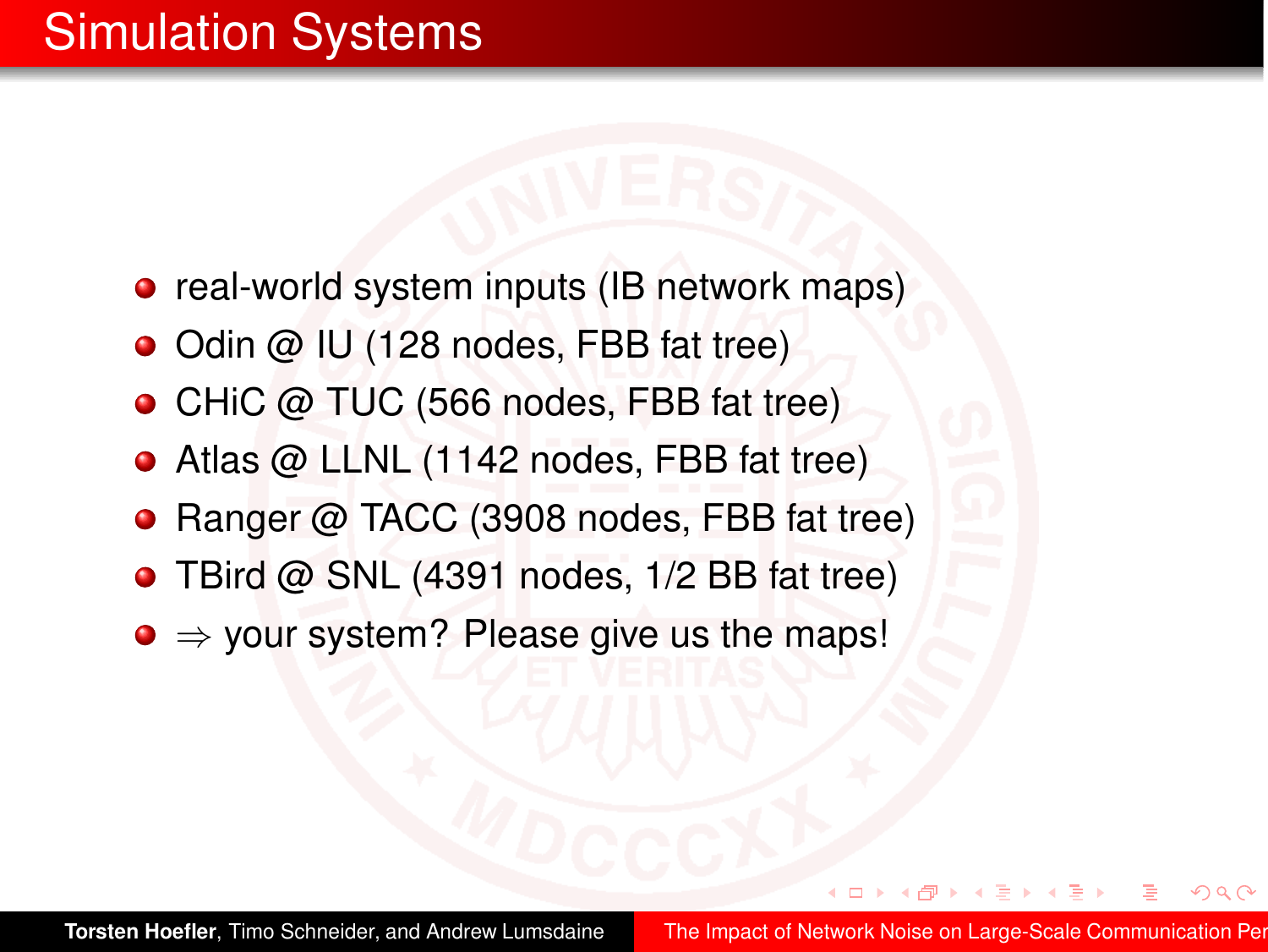# Simulation Results



<span id="page-12-0"></span>**Torsten Hoefler**, Timo Schneider, and Andrew Lumsdaine The Impact of Network Noise on Large-Scale Communication Per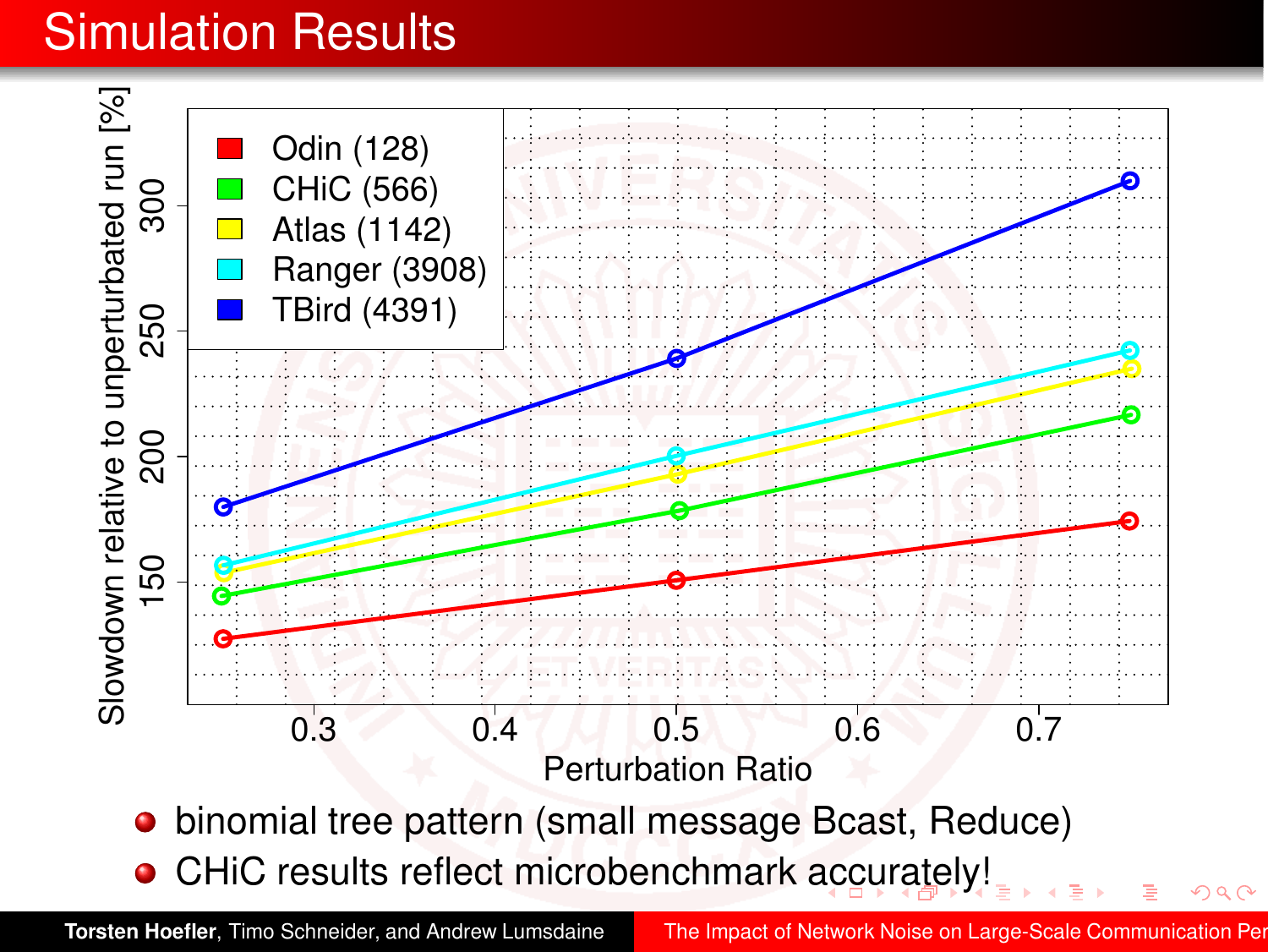## Real Large-Scale Simulation Results



- simulated large exteded generalized fat trees (XGFT)
- 24 port crossbars, full bisection bandwidth
- fat tree optimized routing (OpenSM)
- 144 nodes (one level) to 20,736 nodes (three levels)
- above: 144 nodes, below: 1152 nodes



**Torsten Hoefler**, Timo Schneider, and Andrew Lumsdaine The Impact of Network Noise on Large-Scale Communication Per

<span id="page-13-0"></span>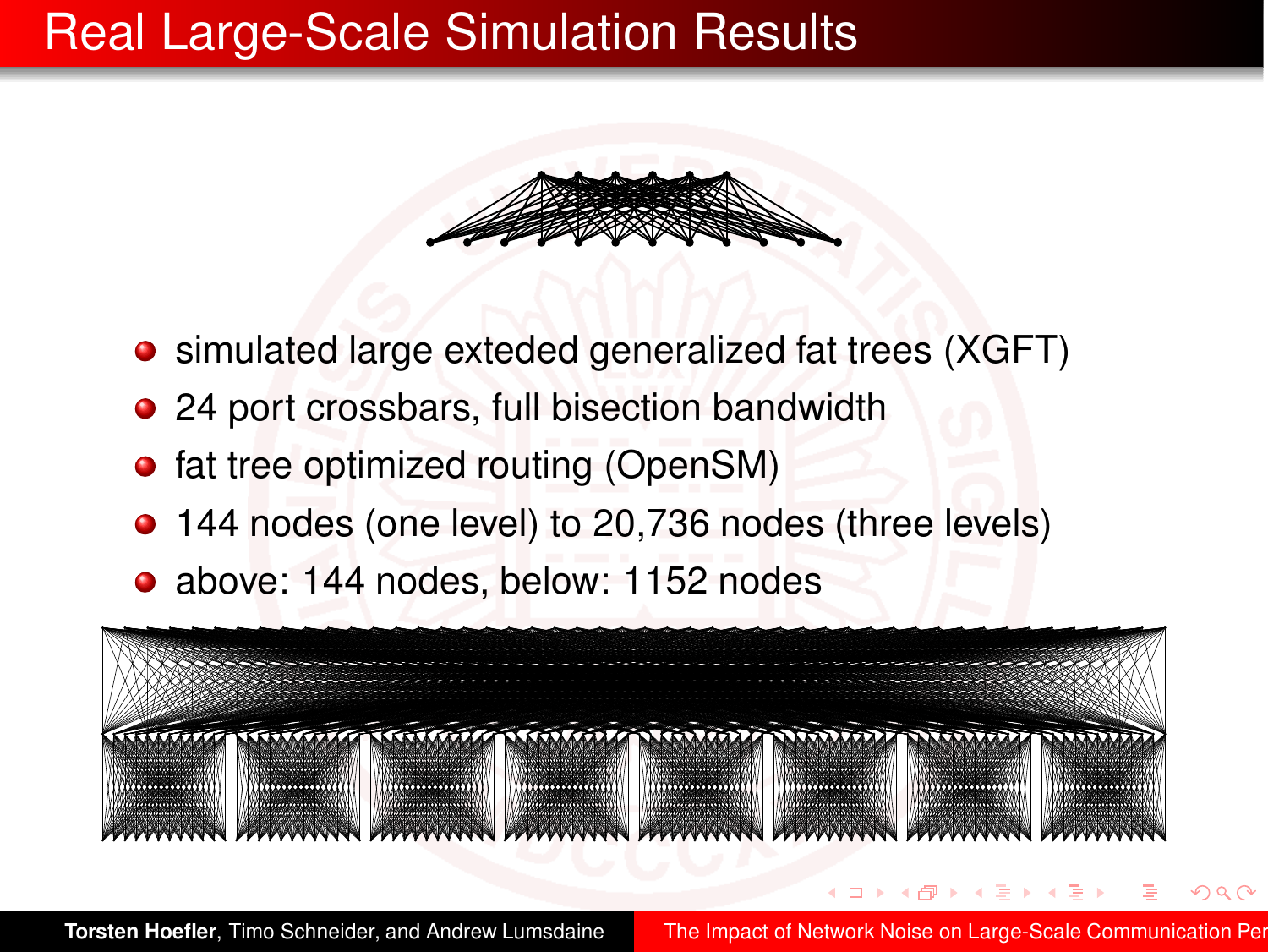# Simulation Results



- **•** perturbation ratio 0.5, tree pattern
- **·** logarithmic shape reflects CHiC benchmarks!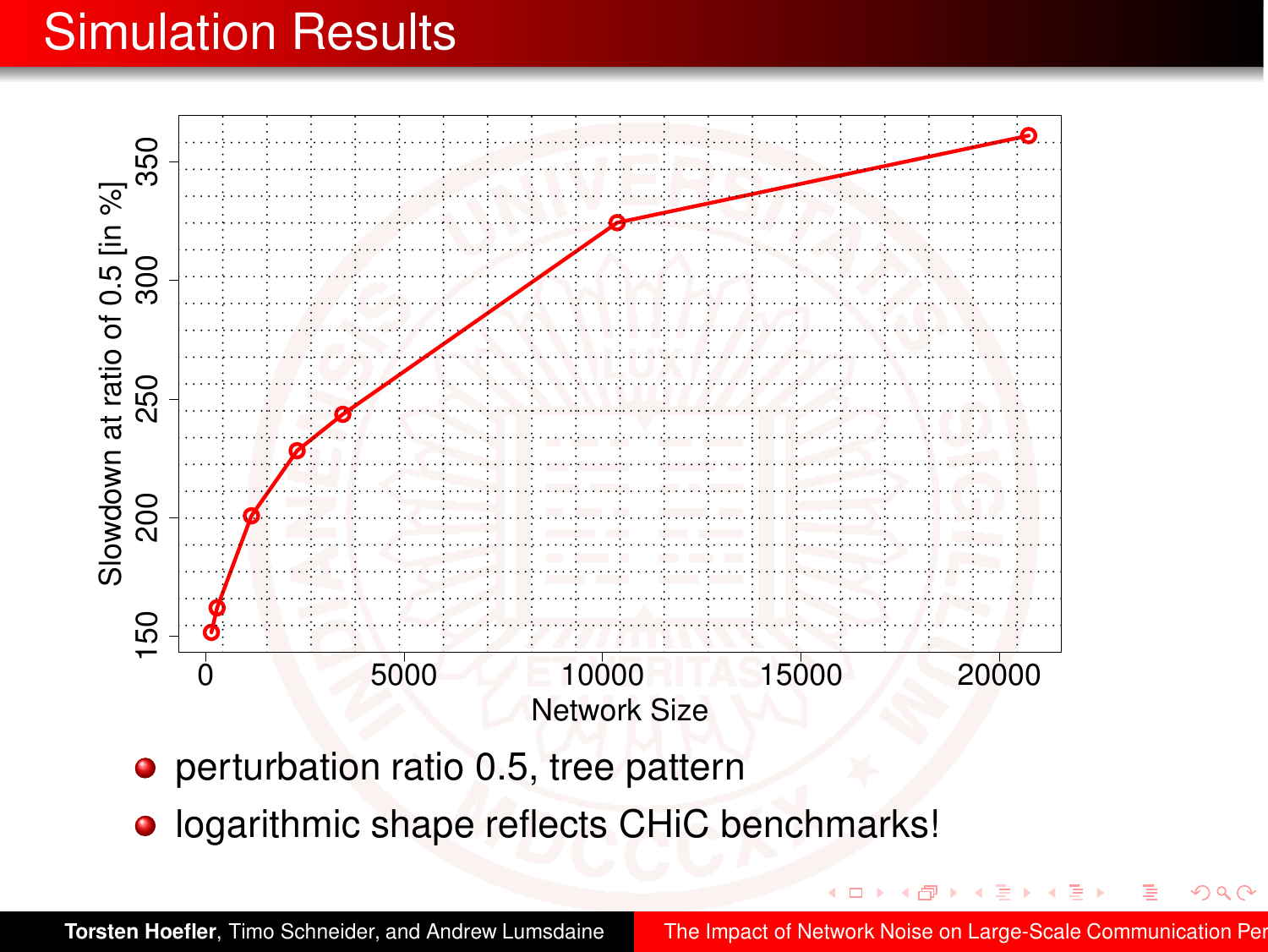# Conclusions and Future Works

### **Conclusions**

- **o** network noise must be considered
- **•** significant impact, similar to OS noise
- no known real-world analyses yet
- **•** network topology and routing are very important

#### Future Work

- good process-to-node mapping could reduce problems
- **•** topology-aware communication algorithms
- **•** extend analysis to real applications (profiling, tracing)
- **•** analyze several network topologies and workarounds

つくい